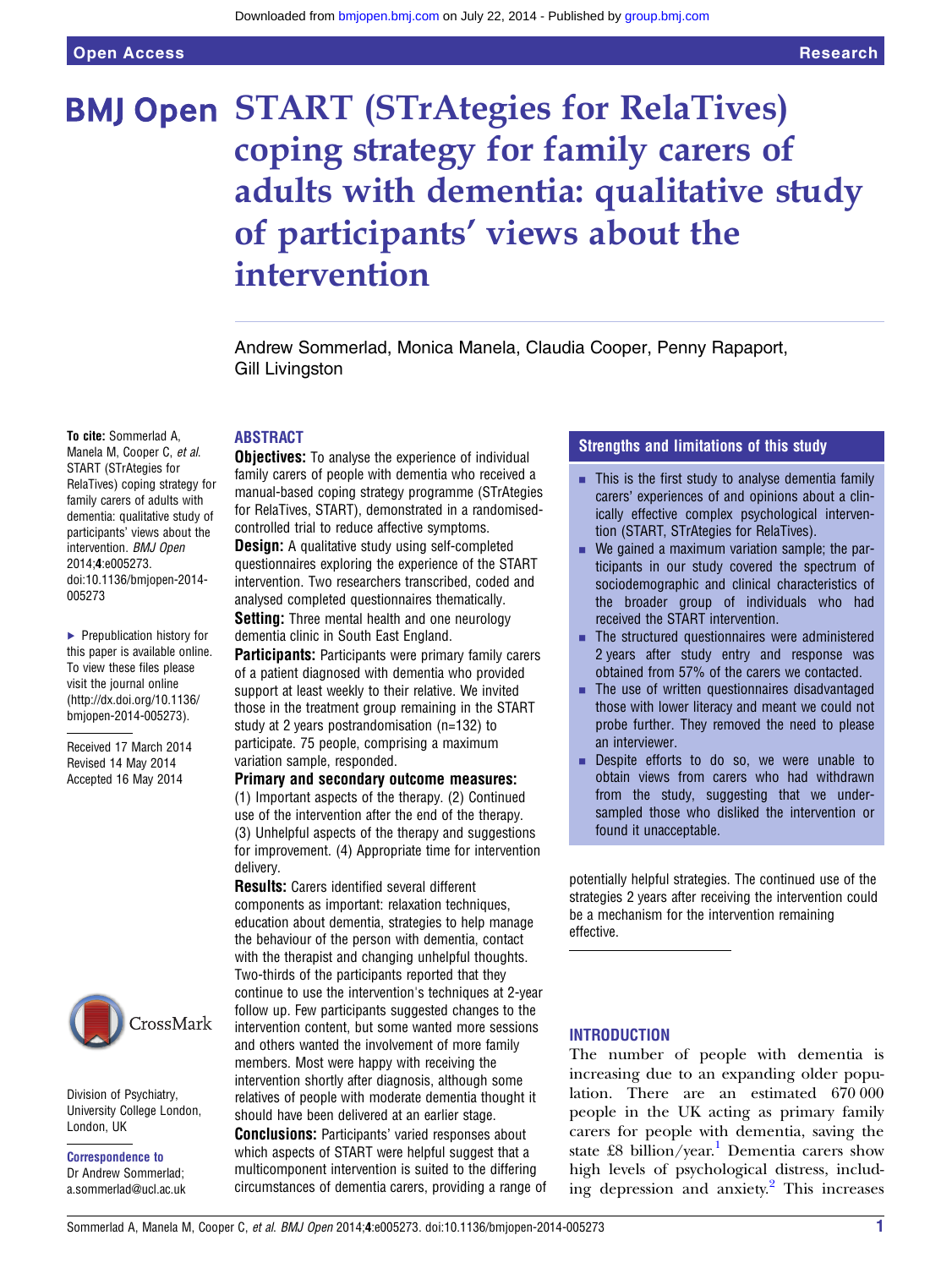Varying interventions have been proposed to support dementia carers, but few are evidence based. Cognitive behavioural therapy reduces carer burden and depres $sion<sub>1</sub><sup>4</sup>$  but it is usually delivered by clinical psychologists who remain a relatively limited resource because they are highly trained and, as a corollary, more expensive. The UK national strategy for improving access to psychological therapies is a stepped care approach, where graduates supervised by clinical psychologists deliver less intensive therapy, allowing clinical psychologists to offer more high intensity interventions to those with more complex needs.<sup>[5](#page-7-0)</sup>

The Coping with Caregiving complex psychological intervention was developed in the USA for groups of family carers. It reduced carer depression and anger and improved self-efficacy.<sup>6</sup> We adapted the programme for delivery within the UK National Health Service and evaluated it in the START (STrAtegies for RelaTives) study, a pragmatic randomised controlled trial (RCT). Affective symptoms and case-level depression decreased and quality of life increased in carers receiving the intervention compared to those receiving treatment as usual over an 8-month follow-up period<sup>[7](#page-7-0)</sup> and was cost-effective.<sup>[8](#page-7-0)</sup>

Complex interventions comprise numerous components, which may be independent or interdependent, and the 'active ingredient' is usually hard to determine.<sup>[9](#page-8-0)</sup> Finding out why multicomponent interventions work is important for implementation and might enable the intervention to be refined, tailored for specific groups or reduced in length with associated economic benefits. Researchers have sought to understand mechanisms of action of psychological therapies through exploration of mediators and moderators, such as self-efficacy and coping.[10 11](#page-8-0) This is useful but, in addition, participants often have views on which aspects of an intervention were valuable and asking them about this directly, as part of the trial process evaluation, has proved useful in diverse interventions. These have included breastfeeding support interventions, $12$  CBT self-management of  $IBS<sup>13</sup>$  $IBS<sup>13</sup>$  $IBS<sup>13</sup>$  and maintaining healthy behaviour change.<sup>14</sup>

This approach has not, to the best of our knowledge, been used previously to evaluate complex interventions for dementia carers. We qualitatively analysed dementia carers' experiences of taking part in START, a complex intervention. We aimed to explore which aspects of the therapy carers found helpful and unhelpful; carers' perspectives on the stage of the illness at which the programme should be delivered and how the intervention could be developed to better meet their needs.

# **METHODS**

# Setting and intervention

The START study was a pragmatic multicentre RCT evaluating the effect on dementia carers' affective symptoms of eight 1 h sessions of a manual-based coping intervention compared to usual treatment. The study protocol has been detailed elsewhere.<sup>7</sup> The intervention was delivered by psychology graduates without clinical qualifications as a face-to-face, individual intervention at a location chosen by the carer, usually their home. The sessions consisted of psychoeducation about dementia, carer stress and access to emotional support; exploration of behaviours or situations that the carer found difficult and potential management strategies; challenging unhelpful thoughts; relaxation techniques accompanied by CDs of relaxation exercises; communication skills; planning pleasurable activities; future planning and maintaining skills learnt. The carers were also given homework to complete and a manual of the intervention in which to record their work. The participants kept the CD and manual to allow their continued use.

# **Participants**

Consenting participants were included in the main START trial if they identified themselves as the primary family carer of a patient diagnosed with dementia who provided support at least weekly to their relative, who was not living in 24 h care and referred to one of four different settings (three mental health services and a tertiary neurological service for dementia).

In total, 260 carers were randomised, of whom 173 participants were in the intervention group, allocated with a ratio of 2:1 (intervention:treatment as usual) to allow for potential therapist clustering effects in the trial intervention arm. Over the 24-month follow-up period, 41 carers from the intervention group withdrew or were lost to follow-up. We invited the remaining 132 participants to take part in this qualitative substudy.

# Data collection and procedure

At the 24-month follow-up interview, researchers gave participants a questionnaire, a covering letter and a stamped envelope addressed to the trial manager (rather than the researcher with whom they had previously had contact).

The questionnaire was developed with the carers on the trial management and steering committees and consisted of a self-completed questionnaire comprising the following questions:

- ▸ Was there anything that you found particularly helpful?
- ▸ How have you used the intervention (support sessions, manual or CD) since it ended?
- $\triangleright$  Is there anything you would do differently?
- ▸ Is there anything you would add in?
- ▸ Looking back, do you feel that you took part in the intervention at the right time?

We subsequently sent all participants a transcript of their original response along with a freepost envelope, asking them whether it was representative of their true views and to make amendments if they wished. This method of quality control and validation allows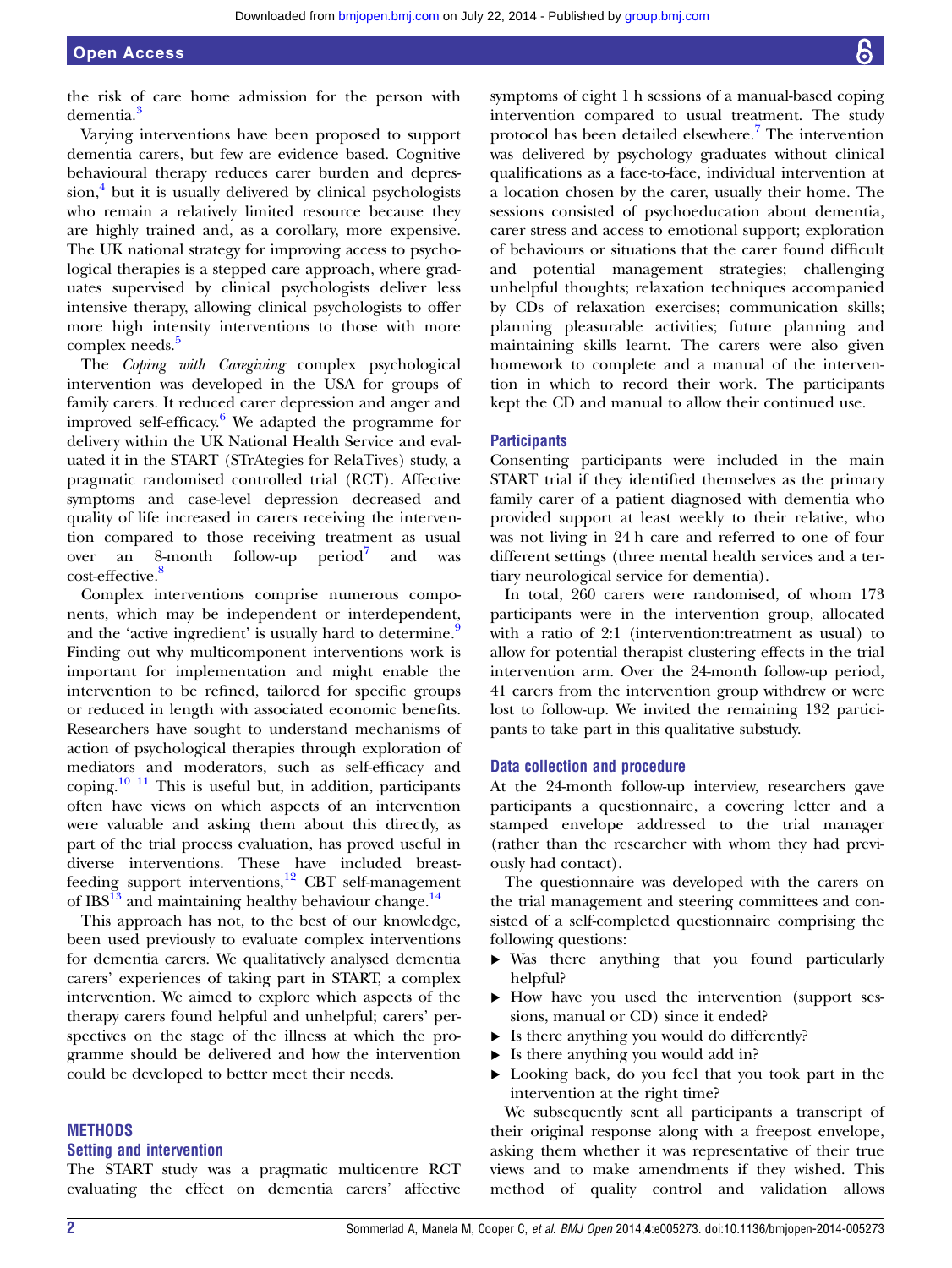participants to ensure that the transcript is what they intended to say. We also sent questionnaires to the participants who had previously withdrawn from the study asking the following questions:

- ▸ What did you think of the support sessions and manual?
- ▸ Whether you did or did not attend the support sessions, was there anything we should change to make it more useful to you?

We evaluated questionnaire responses alongside sociodemographic and clinical data, including time since diagnosis of dementia, carers' anxiety and depression measured by the Hospital Anxiety and Depression Scale  $(HADS),<sup>15</sup>$  $(HADS),<sup>15</sup>$  $(HADS),<sup>15</sup>$  a self-rated scale which has been validated for use in a variety of settings—and the severity of patients' dementia—measured by the clinical dementia rating  $(CDR)$ ,<sup>16</sup> which grades the level of impairment related to dementia. These quantitative data were collected at baseline and at 24 months in the original study.

# Analysis

We transcribed the returned questionnaires verbatim and used a thematic framework approach<sup>17</sup> for analysis. Two researchers (AS and MM) independently read the transcripts and identified a framework of initial themes which referred to the main study objectives. The researchers then used the qualitative software package NVivo (QSR International Pty Ltd, V.9, 2010) to code the transcripts according to these themes and jointly developed a thematic map with a hierarchy of themes and categories. We have anonymised all quotations, providing non-specific demographic information, and do not think that any carer could be identified.

# RESULTS

# **Demographics**

We received completed questionnaires from 75 participants (57% of the 132 participants at 24 months); 17 of these questionnaires were completed during the research interview with the researcher, who had never been the carer's therapist and the remaining questionnaires were sent by post to our research team. [Tables 1](#page-3-0) and [2](#page-4-0) detail the baseline demographic and clinical characteristics of the participants who received the START intervention and who did and did not complete our questionnaire. Those who did complete the questionnaire covered the demographic and clinical characteristics of the whole group, although spouses or partners of patients were under-represented, and children of people with dementia over-represented; related to this, the mean age of responders was slightly lower in those completing questionnaires and we had fewer responses from retired people and those living with the patient. Comparison using appropriate statistical analysis demonstrates that the lower age of the questionnaire respondents was statistically significant (p=0.03), but the

differences in other demographic or clinical characteristics were not statistically significant.

We received only one response from a participant who withdrew; this individual completed the START programme but withdrew from the study before the 24-month follow-up interview. None of the participants who had initially returned a completed questionnaire made notable changes to their responses when invited to do so.

Participants' comments are detailed below and captured within four broad themes: important aspects of the therapy, participants' engagement with the therapy, unhelpful aspects of therapy and potential improvements and appropriate time for delivery of the intervention. Selected quotes are used here to illustrate important viewpoints. We have annotated quotes to describe the participants' role ('w' wife, 'h' husband', 'd' daughter, 's' son, 'n' niece) and numbered participants in the order in which the quotes are used, the severity of dementia at baseline and the carer's total HADS score at the baseline interview and 24-month follow-up (eg, 'HADS  $12 \rightarrow 7'$ =HADS score of 12 at baseline and 7 at the 24-month interview). The HADS score at 12 months has been provided for two participants who did not complete HADS at 24 months.

# Important aspects of the therapy

Participants valued diverse elements of the intervention and these are summarised in fi[gure 1](#page-4-0). The relaxation CDs were most commonly cited as being useful during the period of therapy and beyond, and 22/75 participants told us that they continued to use these and the taught relaxation techniques:

The CDs are very relaxing … still very much being used today. (w1; very mild dementia; HADS  $4 \rightarrow 13$ )

Relaxation exercises helped before bedtime to clear the mind. (d2; moderate dementia; HADS  $14 \rightarrow 10$ [12 months])

18 of the 75 participants suggested that understanding the condition in detail made it easier to cope with their relative's symptoms and some mentioned appreciating learning gradually about dementia:

NHS services gave a lot of information at diagnosis; too much negative info at once. I felt START was more supportive and gave smaller bits at a time. (w3; mild youngonset dementia; HADS  $19 \rightarrow 8$ )

This knowledge allowed some participants to feel more prepared for the future and this, coupled with effective communication skills, enabled them to cope better as challenges emerged:

Some of the problems that I eventually had to face had been discussed, making me aware of them and able to care better. (w4; very mild dementia; HADS  $12 \rightarrow 10$ )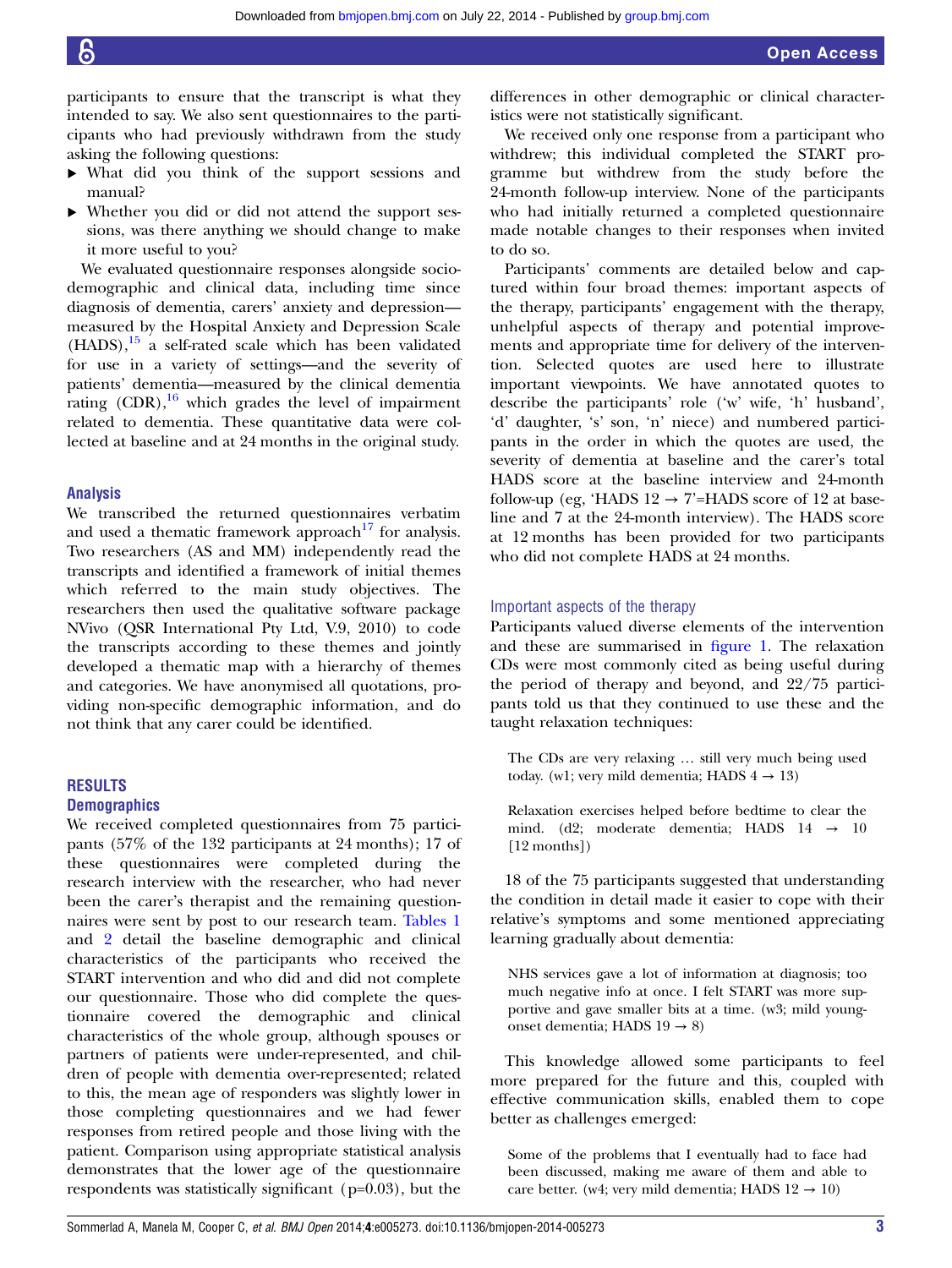# <span id="page-3-0"></span>Open Access

| Table 1                   | Baseline carer characteristics of questionnaire respondents and non-respondents |                                       |
|---------------------------|---------------------------------------------------------------------------------|---------------------------------------|
|                           | Respondents (n=75) mean (SD)                                                    | Non-respondents (n=98) mean (SD)      |
| Age                       | 59.3 (13.7); range: 18–85                                                       | 64.1 (15.1); range: 19–88             |
| Characteristic            | n $(\%)$ of respondents (n=75)                                                  | $n$ (%) of non-respondents ( $n=98$ ) |
| Gender                    |                                                                                 |                                       |
| Female                    | 49 (65.3)                                                                       | 67 (68.4)                             |
| <b>Ethnicity</b>          |                                                                                 |                                       |
| <b>White UK</b>           | 58 (78.4)                                                                       | 67 (68.4)                             |
| White other               | 4(5.4)                                                                          | 12(12.2)                              |
| Black and minority ethnic | 12(16.2)                                                                        | 19 (19.4)                             |
| <b>Missing</b>            |                                                                                 | 0                                     |
| <b>Marital status</b>     |                                                                                 |                                       |
| Married/common law        | 42 (56.0)                                                                       | 63 (64.3)                             |
| Education                 |                                                                                 |                                       |
| No qualifications         | 14 (18.7)                                                                       | 31(31.6)                              |
| School level              | 24(32.0)                                                                        | 27(27.6)                              |
| Further education         | 23(30.7)                                                                        | 24(24.5)                              |
| Other                     | 14(18.7)                                                                        | 16(16.3)                              |
| Employment                |                                                                                 |                                       |
| Full time                 | 17(22.7)                                                                        | 19 (19.4)                             |
| Part time                 | 17(22.7)                                                                        | 10(10.2)                              |
| Retired                   | 29(38.7)                                                                        | 51(52.0)                              |
| Not working               | 12(16.0)                                                                        | 18(18.4)                              |
| Relationship to patient   |                                                                                 |                                       |
| Spouse/partner            | 31(41.3)                                                                        | 47 (48.0)                             |
| Child                     | 34(45.3)                                                                        | 37 (37.8)                             |
| Other                     | 10(13.3)                                                                        | 14 (14.3)                             |
| Living with patient?      |                                                                                 |                                       |
| Yes                       | 44 (58.7)                                                                       | 69 (70.4)                             |

When she was in hospital, doctors took her off medications. I learnt to be more assertive to talk to doctors and got medications put back on. (s5; talking about Acetyl Cholinesterase Inhibitors; mild dementia; HADS  $11 \rightarrow 7$ )

Advice on coping with behaviour and communication was cited by 11/75 participants as welcome and was noted by some to have reduced their own distress:

The most important and useful message was to go along with whatever the Alzheimer's sufferer says, i.e. enter their World and don't attempt to correct obvious inconsistencies. (s6; moderate dementia; HADS  $7 \rightarrow 5$ )

Sessions on carer stress, using a cognitive therapeutic approach to help carers understand their own emotional responses and reframe negative thoughts, were noted by 5/75 participants to have been of practical help; some were grateful for what they saw as a rare chance to explore their own emotional state:

Changing unhelpful thoughts … it concentrated my thoughts on how I was managing my own reactions and trying to be understanding of my husband's illness. (w7; mild young-onset dementia; HADS  $14 \rightarrow 14$ )

What was an added bonus was that it centred on me rather than my husband. Previously all attention and energy had been focused on them. (w8; moderate dementia; HADS  $8 \rightarrow 11$ )

17 of the 75 participants told us that they valued the interaction with the therapist for varied reasons. Some were grateful for the opportunity to share their concerns with a professional; others appreciated the personal attributes of their therapist, while yet others noted the empathetic approach of the therapist and the validation of their own feelings:

I think I found the 'talking through' with a knowledgeable person the most helpful. (d9; very mild dementia; HADS  $15 \rightarrow 23$ )

Therapist was lovely, warm. (w10; very mild dementia; HADS  $16 \rightarrow 16$ )

I felt it OK to be angry, upset, made to feel less guilty. (d11; very mild dementia; HADS  $18 \rightarrow 13$ )

10 of the 75 participants commented that the START intervention had a prolonged impact on their lives, either because it empowered them to seek help after the therapy or because they had continued to apply some of the techniques and attitudes to other situations and shared them with other people: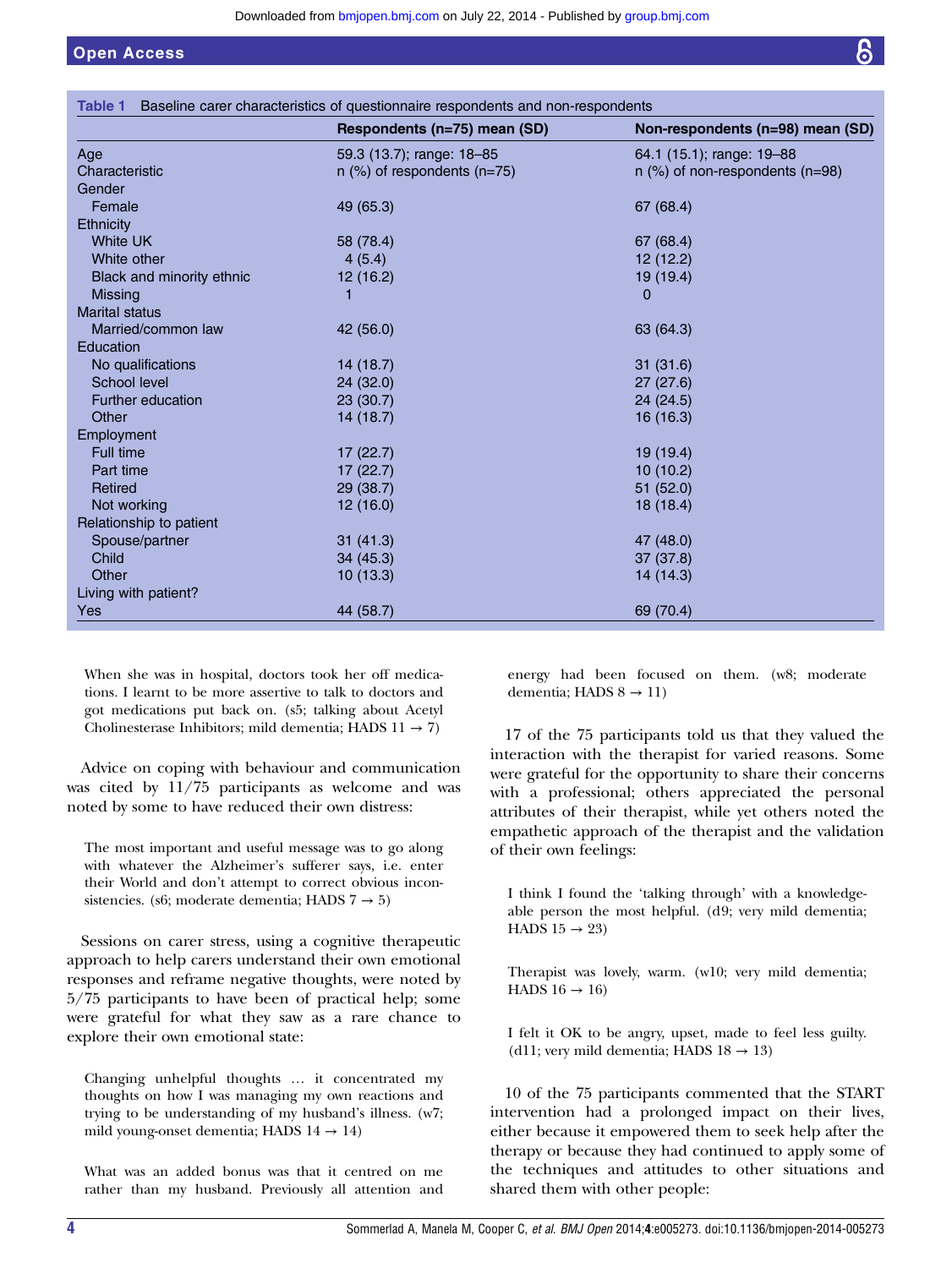| respondents and non-respondents |                                               |                                                 |  |
|---------------------------------|-----------------------------------------------|-------------------------------------------------|--|
|                                 | <b>Respondents</b><br>$(n=75)$<br>median (SD) | <b>Non-respondents</b><br>(n=98)<br>median (SD) |  |
| Number of months                | 3.5(19.8);                                    | 4.0 (17.3);                                     |  |
| since initial diagnosis         | range: 0-96                                   | range: 0-108                                    |  |
| <b>HADS</b> baseline            | 13.6(6.9)                                     | 13.4(7.7)                                       |  |
| HADS 24m                        | 14.2(8.1)                                     | 12.9(8.3)                                       |  |
|                                 | n (%) of                                      | $n$ (%) of                                      |  |
| <b>Characteristic</b>           | respondents<br>$(n=75)$                       | non-respondents<br>$(n=98)$                     |  |
| CDR BL                          |                                               |                                                 |  |
| Very mild                       | 15(20.0)                                      | 15 (15.3)                                       |  |
| Mild                            | 41 (54.7)                                     | 50 (51.0)                                       |  |
| Moderate                        | 19 (25.3)                                     | 29 (29.6)                                       |  |
| Severe                          | 0                                             | 2(2.0)                                          |  |
| <b>Missing</b>                  | 0                                             | 2(2.0)                                          |  |
| CDR 24m                         |                                               |                                                 |  |
| Mild                            | 21(30.4)                                      | 15 (31.3)                                       |  |
| Moderate                        | 26 (37.7)                                     | 19 (39.6)                                       |  |
| <b>Severe</b>                   | 11 (15.9)                                     | 6(12.5)                                         |  |
| Care recipient died             | 11 (15.9)                                     | 8(16.7)                                         |  |
| Missing                         | 6                                             | 9                                               |  |
| Withdrawn                       | 0                                             | 41                                              |  |

<span id="page-4-0"></span>Table 2 Clinical characteristics of questionnaire

CDR, clinical dementia rating score; HADS, hospital anxiety and depression score.

I have since joined the Alzheimer's Society, joined a yoga group and occasionally see a cognitive behavioural therapist—all of which were a result of taking part in the START project. (w7; mild young-onset dementia; HADS  $14 \rightarrow 14$ )

I have used the methods consistently within my working environment and in offering constructive advice and support to friends dealing with stressful situations that arise within their daily lives. (n12; mild dementia; HADS  $25 \to 13$ 

#### Influences on carer attitude

- Greater acceptance of diagnosis and situation
- More tolerant to person with dementia
- Validation of own feelings
- **Specific components of START intervention** 
	- CD and relaxation exercises
	- Behavioural and communication advice
	- Education about dementia

Interaction with therapist

- Sharing concerns with an independent person
- Empathy from therapist
- Reframing of negative automatic thoughts

Continued use of techniques and attitudes

- Seeking similar approaches through voluntary organisations
- Sharing techniques with friends and relatives

Figure 1 Aspects of START (STrAtegies for RelaTives) intervention which were frequently described as helpful by participants.

# Participants' engagement with the therapy

In total, 50 of the 75 participants of those who responded to the questionnaire said that they had continued to use the intervention since the end of the sessions.

Sometimes I sit and go through my orange folder [therapy manual] and there is a peace and understanding that someone is there with me. (w13; mild dementia; HADS  $23 \rightarrow 17$ )

Of those who said they had not, 10 gave no reason, 3 said that they had forgotten the sessions and in 2 cases their relative had died during the study. Other stated reasons are described below.

Feeling too busy or tired to continue to engage with the therapy was a frequently cited reason for not continuing to use the intervention, with one participant, the daughter of a woman with Alzheimer's disease, commenting that she had little time to put the strategies into action once the protected therapy time had finished:

I found it helpful while the sessions were in progress, but lost the allocated time when it was over. (d14; mild dementia; HADS  $7 \rightarrow 5$ )

Another carer stopped using the intervention because they felt they needed the support and guidance of the therapist. Some respondents commented that they had felt that the intervention was not relevant to their particular situation, either because the dementia was not severe, the caring difficulties did not relate directly to the effect of dementia or because of the particular symptoms they encountered:

Not really had to use it as my mother is still at an early stage. (s15; mild dementia; HADS  $3 \rightarrow 2$ )

Caring problems were mainly physical rather than psychological. (s16; moderate dementia; HADS  $9 \rightarrow 12$ )

I felt it was aimed at living with someone who has Alzheimer's which did not apply to me. (d17; very mild dementia; HADS  $8 \rightarrow 14$ )

Three carers commented that the experience of the START intervention had encouraged them to make use of other techniques:

Rather than using the CD, I went back to practising transcendental meditation again—so thank you for that. (w8; moderate dementia; HADS  $8 \rightarrow 11$ )

# Unhelpful aspects of therapy and potential improvements

Eleven of the 75 respondents suggested changes to the START therapy. Some commented that the nature of the intervention did not fit in with their approach or personality: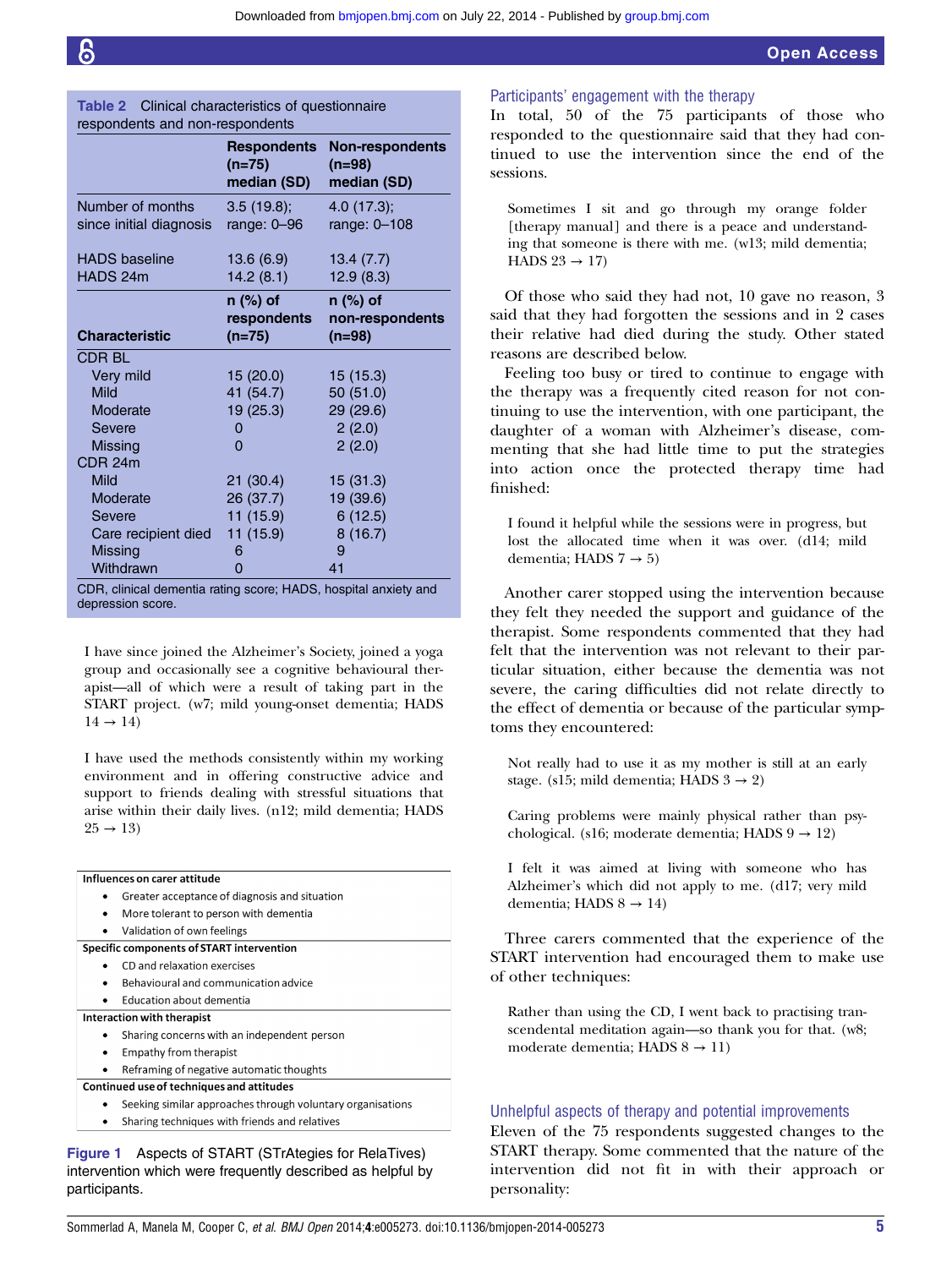Wasn't something I would do for myself. (w10; very mild dementia; HADS  $16 \rightarrow 16$ )

Five of the 75 participants said they would have liked more sessions, with some suggesting a gradual rather than abrupt end to the programme:

Knowing that there would be a follow-up might have kept it all fresher in my mind for longer and got me into a routine of it all better. (d14; mild dementia; HADS  $7 \rightarrow 5$ )

In contrast, two participants commented that the sessions had been too demanding on their time:

The sessions were too long and interrupted normal daily duties. (w18; mild dementia; HADS  $16 \rightarrow 34$ )

Five participants suggested that support from other carers through group sessions or attending existing voluntary organisations would have been helpful:

[The Alzheimer's Society café] could have been used as the basis of a carer's group which would be of both practical and emotional help. (w19; mild dementia; HADS  $16 \rightarrow 20$ 

It was intended that support sessions would include only the therapist and carer, but two participants suggested that other family members could have been included so they too could share the strategies:

Probably add one or two members of family on this programme in case the appointed carer is not able to do the caring. (w1; very mild dementia; HADS  $4 \rightarrow 13$ )

Although one participant commented that they found it difficult to find a private place for the sessions in the house they shared with the person with dementia, two other carers suggested that including the relative in one or more sessions would have been helpful so that the therapist could tailor the sessions more appropriately or so that the person with dementia could understand the carers' strain:

It would have been nice if the therapist met my Dad … to have the therapist's viewpoint, to see for themselves. (d2; moderate dementia; HADS  $14 \rightarrow 10$  [12 months])

One session involving the care-recipient so they appreciate there are problems … and the effect their illness is having on spouse … might help with their self-control. (w10; very mild dementia; HADS  $16 \rightarrow 16$ )

Two participants stated that the START sessions should have been more explicit in their exploration of the dementia future problems and prognosis:

More discussion of the likely course of the illness. (s20; mild dementia; HADS  $17 \rightarrow 14$ )

How to prepare for what lies ahead. (h21; moderate dementia; HADS  $9 \rightarrow 26$ )

Although the CD of relaxation techniques was popular with many respondents, others did not like it:

I haven't used the CD—some of which I found really irritating! (w22; moderate dementia; HADS  $22 \rightarrow 24$ )

I found the male voices off-putting on the CD—prefer all female voices. (w3; mild young-onset dementia; HADS  $19 \rightarrow 8$ 

# Appropriate time for delivery of intervention

Participants were largely recruited shortly after or at the time of dementia diagnosis. 61 of the 75 carers judged that they had taken part in the START intervention at the 'right time':

I now feel I have all the tools before she gets worse. (s23; very mild dementia; HADS  $12 \rightarrow 5$ )

Of those who thought the intervention should have been offered at another time, eight wanted it earlier and six later. About three-quarters of carers looking after those with very mild dementia (CDR 0.5) thought the intervention was delivered at the right time, rising to over 80% of those with relatives with mild or moderate dementia (CDR 1–2). Those who wanted it later tended to have relatives with milder dementia than those asking for it earlier. Among carers who would rather have received the intervention earlier, the median time since they reported being told the diagnosis was 5.5 months, 4 months for those who were happy with the time of delivery and 1.5 months for those who would rather have received it later.

Respondents commented that earlier engagement with the START programme would have helped them improve their communication and thus care better or avoid making major decisions regarding social care without being equipped with the necessary knowledge of dementia:

I wish I knew more, well before her condition was diagnosed, as I feel that I would have been more understanding and giving to her. (d24; mild dementia; HADS  $5 \rightarrow 6$ )

[START programme] should have started earlier before we found a live-in carer for my mother-in-law. (d25; mild dementia; HADS  $11 \rightarrow 6$  [12 months])

Those who felt that the intervention was delivered too early felt it would have helped them cope with their relative's later deterioration:

I feel it was a little early as further down the line, I find it so much harder to cope with my mother as her Alzheimer's has got worse. (d17; very mild dementia; HADS  $8 \rightarrow 14$ )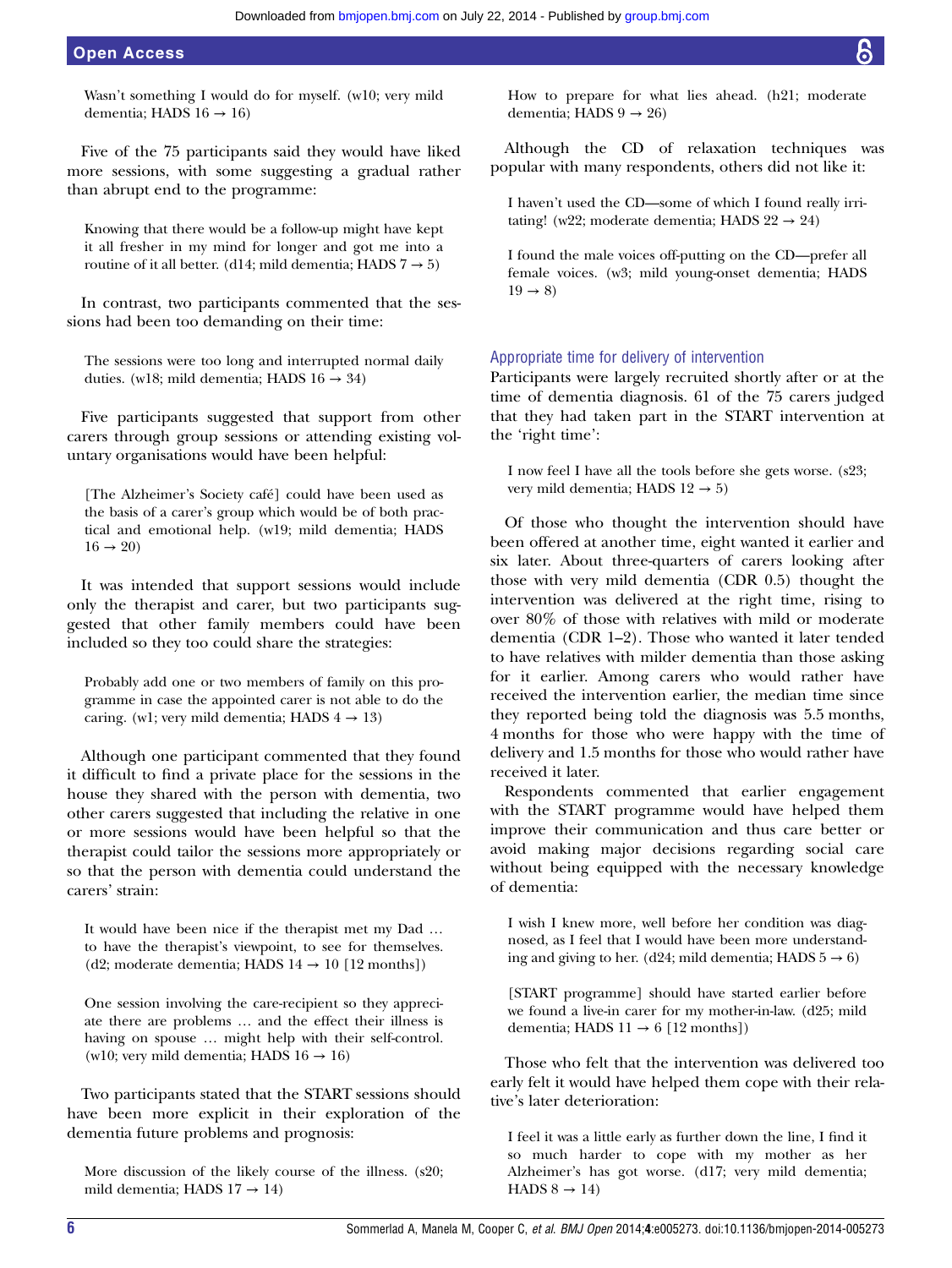# **DISCUSSION**

This study is the first to qualitatively analyse dementia carers' experiences of a complex psychological intervention and thus help us to understand the mechanisms by which it is effective. We asked carers about their experiences of the therapy 2 years after the 8–12-week therapy began, so we were able to explore how it worked immediately and whether benefits were noted some time later.

Our main finding is that the study participants valued diverse components of the intervention. The most frequently cited aspects were relaxation techniques, education about dementia, interaction with the therapist, cognitive techniques for their own thoughts and feelings, specific strategies for behavioural management and communication techniques for the person with dementia as well as learning to seek and ask for help. Most said that they continued to use techniques at 2-year follow-up.

The heterogeneity of responses suggests that there were no particular aspects that were commonly unnecessary or unhelpful, and that a benefit of the multicomponent nature of this therapy is that it provides a diverse menu of strategies to suit the differing circumstances of dementia carers—in terms of the relative's particular symptoms of dementia; carer knowledge; social situation and support from mental health and social services; preferences and coping strategies.

The HADS scores for each quoted participant allow speculation regarding the impact of their anxiety and depression levels on their mental state at the time of both the intervention and providing this feedback, which is instructive in some cases. However, they are used in illustrative quotes of participants, and cannot be assumed to represent other participants holding a similar view of the intervention.

Some of the responses demonstrate that participants had incorrectly interpreted the intervention's messages —for example, that teaching people with dementia about their condition 'might help with their self-control' or that one should 'go along with whatever the Alzheimer's sufferer says' (the message was to avoid criticism)—reflecting the subjective experience of psychological interventions, but the overall effect of the intervention was nonetheless positive. While some HADS scores went up, for example, the first quote from 'w1', she continued to use the relaxation techniques and felt this was beneficial; it may be that she would have felt worse without the intervention.

Suggestions about how to improve the intervention focused on form rather than content—for example, shorter or more numerous sessions, with several carers suggesting a longer period of intervention with a reduced frequency of sessions. These participants may have been experiencing a higher level of psychological distress, in which case additional sessions for those who are most distressed at the end of therapy would be in line with the stepped care approach to access to psychological therapies. Alternatively, they may have benefited most and so were reluctant to stop.

Family carers have previously reported that receiving information over a longer period helps when making decisions about care, $18-20$  $18-20$  and respondents welcomed the gradual accumulation of knowledge about dementia. Others made suggestions about broadening session attendance to include other family members or the person with dementia. While including more family members could reduce the individual feeling of therapist attention, it could broaden the impact of the intervention, and family interventions have been found to be effective in other studies.<sup>[21](#page-8-0)</sup> Perhaps the diverse content helped the START intervention to support carers with a broad range of needs, and a flexible approach to its delivery, in terms of who is present in sessions and how they are scheduled, could assist implementation.

The contact with a professional was welcomed by many participants, who valued the empathetic approach, knowledge and interpersonal skills of the therapists. We know, from an analysis of the effect of clustering by therapists, that the clinical effectiveness of the therapy was not dependent on which therapist delivered the interven-tion,<sup>[7](#page-7-0)</sup> so this suggests that supervised psychology graduates can deliver this therapy while maintaining a personal approach. Some carers cited a cognitive therapeutic approach as helpful and this supports research findings that cognitive reframing may be an effective aspect of individualised multicomponent interventions.<sup>[22](#page-8-0)</sup>

# Strengths and weaknesses

To the best of our knowledge, our qualitative analysis of participants' experience of a clinically effective and costeffective psychosocial intervention aimed at improving the mental health of dementia carers is the first study of this type. In order to maximise the validity of our findings, we aimed for and succeeded in gaining a maximum variation sample of people who completed the intervention; the participants in our study covered the spectrum of sociodemographic and clinical characteristics of a broader group of individuals who received the intervention. However, the questionnaire respondents, compared to those who did not respond, were statistically significantly younger and tended to be children rather than spouses of people with dementia, less likely to be married, more likely to be in employment rather than retired and less likely to be living with the person with dementia.

In addition to this, the respondents had reached a higher educational level than non-respondents. It may be that participants with lower literacy attainment would have had more difficulties in filling in the questionnaire. The written format also meant that we could not probe participants' answers. For example, 18 participants specified that they appreciated receiving information about dementia, but we do not know the opinion of the remaining 57 participants about this. Using selfcompleted questionnaires, however, had the strength that the participants were free to express their views. The lack of changes after we offered participants a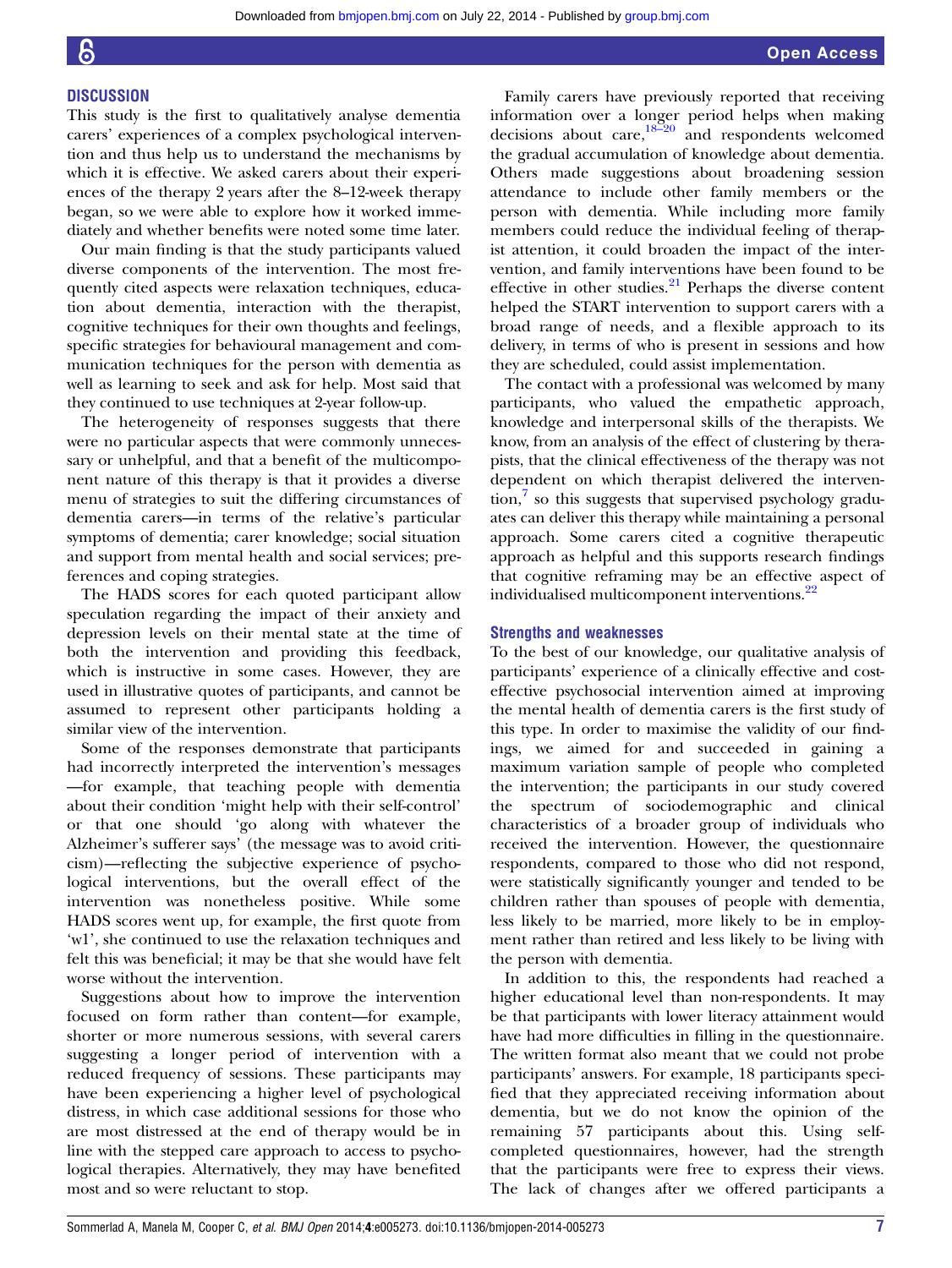<span id="page-7-0"></span>chance to revise their transcripts also suggests this. It also supports the idea that the START intervention had a long-lasting and consistent effect on participants: the initial questionnaire responses providing a snapshot of the participants' views but these remaining constant.

There is probably some response bias, with those who valued and benefited from the therapy most or least and had the strongest feelings being more likely to respond. As we did not receive any responses from participants whose relative had severe dementia at the beginning of the intervention, we cannot make assumptions about the experience of the intervention for this group. Nonetheless, many of the respondents cared for people who progressed to severe dementia or died, so delivering the intervention early may mean that it continues to confer benefit as dementia deteriorates. We have been unable to obtain views from most carers who withdrew from the study, which would suggest that we probably undersampled those who disliked the intervention or found it unacceptable. Nonetheless, a minority of respondents did criticise the therapy, suggesting that our strategies to minimise social desirability bias were successful.

## Clinical implications and future research

This analysis indicates aspects of the START intervention which were helpful and suggests some possible reasons for lasting clinical efficacy. $23$  Participants took part in a structured and guided intervention and their comments indicated a range of opinions about which parts were helpful. It seems that, although some individuals did not like components of the intervention, most were able to identify helpful aspects and that, by working with graduate psychologists over a period of time, they made some longer term changes. Supporting the structured sessions with a manual and CD-based intervention was valuable for the two-thirds of participants who continued to use them 2 years later, and participants commented that they also felt more capable of seeking help for future changing circumstances.

Our analysis has implications for when it is best to offer the intervention to carers in order to maximise engagement and potential benefit. Responses suggest that most carers want the intervention to be delivered shortly after they had been told of a dementia diagnosis; this allows future social care planning and psychological preparation for the developing illness. Some carers for people with very mild dementia would have preferred to wait a few months following diagnosis. In clinical practice, having flexibility in terms of when people are offered the START intervention could increase the acceptability of the intervention.

Overall, we found that two-thirds of carers reported continued use of the intervention after 2 years. This indicates a possible mechanism for continuing efficacy after the end of the intervention. Retaining a copy of the manual and CD provides an opportunity to revisit valued aspects of the therapy and adapt caring

approaches to current challenges, while signposting to relevant voluntary organisations has been shown to be helpful $^{24}$  $^{24}$  $^{24}$  and empowered the participants in our study to seek help elsewhere, providing help as circumstances changed. Our findings are in line with others that multicomponent interventions are necessary in complex conditions with multiple domain pathology and that a single active ingredient may be illusory. $2526$ 

Acknowledgements The authors thank Dolores Gallagher Thompson for her original manual and allowing us to adapt it; the participating carers; the Camden and Islington NHS Foundation Trust, University College London Hospital, the North East London Foundation Trust, and the North Essex Partnership Foundation; Vincent Kirchner and Lisa Gee for referring many patients; members of the steering committee and the data monitoring committee. The START research team acknowledges the support of the National Institute for Health Research, through the Dementia and Neurodegenerative Research Network (DeNDRoN).

Contributors AS, PR, CC and GL contributed to the design of the study. MM facilitated the questionnaire distribution. AS and MM analysed the data for themes and agreed on a coding frame. All authors contributed substantially to the conception and design, or analysis and interpretation of data, and to drafting the article or revising it critically for intellectual content.

Funding This project was funded by the National Institute for Health Research Health Technology Assessment (HTA) programme ( project no 08/14/06). The study was sponsored by University College London.

#### Competing interests None.

Ethics approval The trial was conducted in accordance with Good Clinical Practice guidelines, the Declaration of Helsinki, the Clinical Trials Regulations and local laws and regulations. We obtained written ethics approval for the study from East London and the City Research Ethics Committee for the trial (ID: 09\H0703\84) and Research and Development permission from the local trusts.

Provenance and peer review Not commissioned; externally peer reviewed.

Data sharing statement No additional data are available.

**Open Access** This is an Open Access article distributed in accordance with the terms of the Creative Commons Attribution (CC BY 4.0) license, which permits others to distribute, remix, adapt and build upon this work, for commercial use, provided the original work is properly cited. See: http:// creativecommons.org/licenses/by/4.0/

#### REFERENCES

- 1. Alzheimer's Society. Dementia 2012: a national challenge. 2012. Report number: 874, 2012.
- Mahoney R, Regan C, Katona C, et al. Anxiety and depression in family caregivers of people with Alzheimer Disease: the LASER-AD study. Am J Geriatr Psychiatry 2005;13:795–801.
- 3. Gallagher D, Ni Mhaolain A, Crosby L, et al. Determinants of the desire to institutionalize in Alzheimer's caregivers. Am J Alzheimers Dis Other Demen 2011;26:205–11.
- 4. Pinquart M, Sörensen S. Helping caregivers of persons with dementia: which interventions work and how large are their effects? Int Psychogeriatr 2006;18:577–95.
- 5. Talking therapies: a 4 year plan of action [Internet]. Department of Health, 2011. [https://www.gov.uk/government/uploads/system/](https://www.gov.uk/government/uploads/system/uploads/attachment_data/file/213765/dh_123985.pdf) [uploads/attachment\\_data/file/213765/dh\\_123985.pdf](https://www.gov.uk/government/uploads/system/uploads/attachment_data/file/213765/dh_123985.pdf)
- 6. Gallagher D, Thompson L, Silven D, et al. Problem solving for caregivers: class leaders' manual. Palo Alto, CA: VA Palo Alto Health Care System and Stanford University, 1985.
- Livingston G, Barber J, Rapaport P, et al. Clinical effectiveness of a manual based coping strategy programme (START, STrAtegies for RelaTives) in promoting the mental health of carers of family members with dementia: pragmatic randomised controlled trial. BMJ 2013;347:f6276.
- 8. Knapp M, King D, Romeo R, et al. Cost effectiveness of a manual based coping strategy programme in promoting the mental health of family carers of people with dementia (the START (STrAtegies for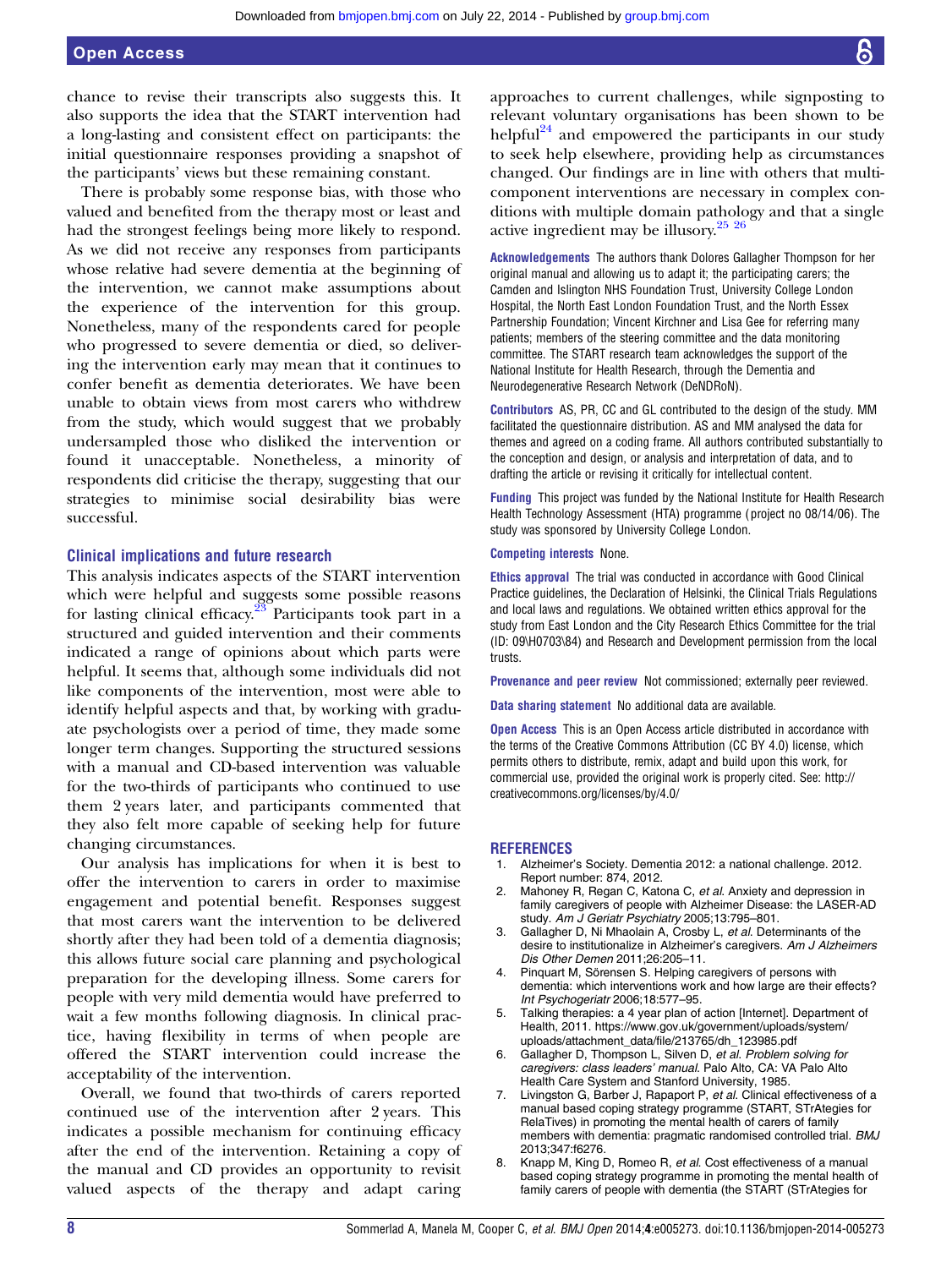<span id="page-8-0"></span>RelaTives) study): a pragmatic randomised controlled trial. BMJ 2013;347:f6342. doi:<http://dx.doi.org/10.1136/bmj.f6342>

- 9. Wells M, Williams B, Treweek S, et al. Intervention description is not enough: evidence from an in-depth multiple case study on the untold role and impact of context in randomised controlled trials of seven complex interventions. Trials 2012;13:95.
- 10. Li R, Cooper C, Livingston G. Relationship of coping style to mood and anxiety disorders in dementia carers. Curr Opin Psychiatry 2014;27:52–6.
- 11. Murphy R, Cooper Z, Hollon S, et al. How do psychological treatments work? Investigating mediators of change. Behav Res Ther 2009;47:1–5.
- 12. Hoddinott P, Craig L, MacLennan G, et al. Process evaluation for the Feeding Support Team (FEST) randomised controlled feasibility trial of proactive and reactive telephone support for breastfeeding women living in disadvantaged areas. BMJ Open 2012;2:e001039.
- 13. Tonkin-Crine S, Bishop F, Ellis M, et al. Exploring patients' views of a cognitive behavioral therapy-based website for the self-management of irritable bowel syndrome symptoms. J Med Internet Res 2013;15:e190.
- 14. Penn L, Moffatt S, White M. Participants' perspective on maintaining behaviour change: a qualitative study within the European Diabetes Prevention Study. BMC Public Health 2008;8:235.
- 15. Zigmond A, Snaith R. The hospital anxiety and depression scale. Acta Psychiatr Scand 1983;67:361–70.
- 16. Hughes C, Berg L, Danziger W, et al. A new clinical scale for the staging of dementia. Br J Psychiatry 1982;140:566-72.
- 17. Richie J, Spencer L. Qualitative data analysis for applied policy research. In: Bryman A, Burgess R, eds. Analysing qualitative data. London: Routledge, 1994:173–94.
- 18. Wald C, Fahy M, Walker Z, et al. What to tell dementia caregiversthe rule of threes. Int J Geriatr Psychiatry 2003;18:313-17.
- 19. Hirschman K, Kapo J, Karlawish J. Why doesn't a family member of a person with advanced dementia use a substituted judgment when making a decision for that person? Am J Geriatr Psychiatry 2006;14:659–67.
- 20. Livingston G, Leavey G, Manela M, et al. Making decisions for people with dementia who lack capacity: qualitative study of family carers in UK. BMJ 2010;341:c4184.
- 21. Marriott A, Donaldson C, Tarrier N, et al. Effectiveness of cognitivebehavioural family intervention in reducing the burden of care in carers of patients with Alzheimer's disease. Br J Psychiatry 2000;176:557–62.
- 22. Vernooij-Dassen M, Draskovic I, McCleery, et al. Cognitive reframing for carers of people with dementia. Cochrane Database of Syst Rev 2001;11:CD005318.
- 23. Livingston G, Barber J, Rapaport P, et al. START (STrAtegies for RelaTives) study: a pragmatic randomised controlled trial to determine the efficacy and cost effectiveness of a manual based coping strategy programme in promoting the mental health of carers of people with dementia. Health Technol Assess Forthcoming 2014.
- 24. Sörensen S, Duberstein P, Gill D, et al. Dementia care: mental health effects, intervention strategies and clinical implications. Lancet Neurol 2006;5:961–73.
- 25. Spijker A, Vernooij-Dassen M, Vasse E, et al. Effectiveness of nonpharmacological interventions in delaying the institutionalization of patients with dementia: a meta-analysis. J Am Geriatr Soc 2008;56:1116–28.
- 26. Olazarán J, Reisberg B, Clare L, et al. Nonpharmacological therapies in Alzheimer's disease: a systematic review of efficacy. Dement Geriatr Cogn Disord 2010;30:161–78.